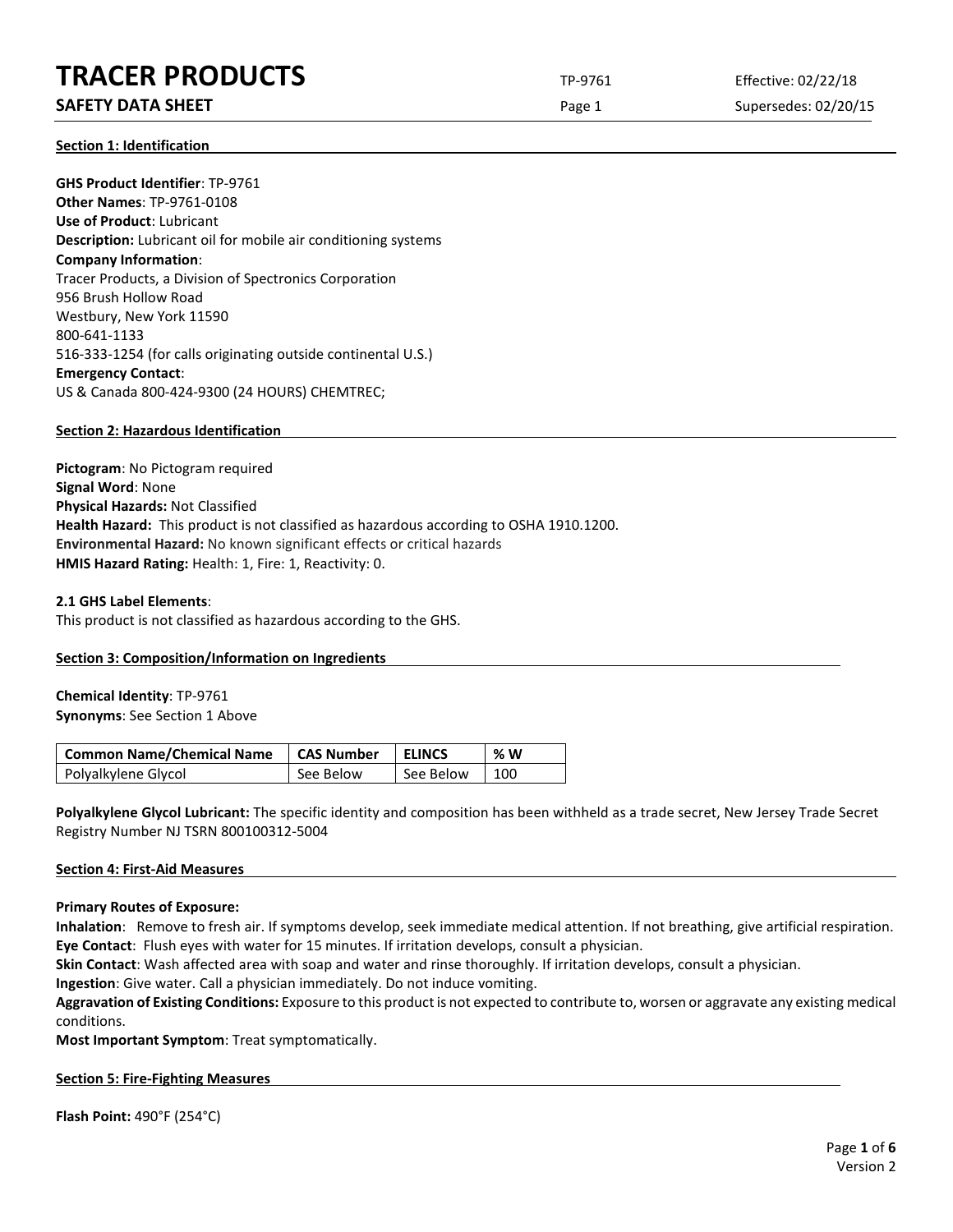# **TRACER PRODUCTS** TP-9761 Effective: 02/22/18

| <b>INALEN PRUDULIS</b>   | TP-9761       | Effective: 02/22/18  |
|--------------------------|---------------|----------------------|
| <b>SAFETY DATA SHEET</b> | Page $\angle$ | Supersedes: 02/20/15 |

**Test Method:** Cleveland Open Cup

**Explosive Limit:** LEL (%): No data available; UEL (%): No data available

**Autoignition Temperature:** No data available

**Unusual Fire and Hazardous Combustion and Decomposition Products:** Smoke, soot, and toxic/irritating fumes (i.e., carbon dioxide, carbon monoxide, etc.). Oxides of nitrogen and carbon.

**Fire and Explosion Hazards:** May liberate irritating or toxic vapors during combustion or decomposition.

**Extinguishing Media:** Based on the NFPA guide, use dry chemical, carbon dioxide, water mist, water jet sprays, halogen, or alcohol foam suitable for Class B fires. Use water to cool containers exposed to fire. For large fires, use water spray, fog or alcohol foam, thoroughly drenching the burning material.

**Unsuitable Extinguishing Media:** High volume water with full jet. Oxidizers and reducers.

**Fire-Fighting Procedures/Equipment:** Fire fighters and others who may be exposed to the products of combustion should be equipped with NIOSH-approved, positive-pressure, self-contained breathing apparatus (SCBA) and full protective clothing. Water can be used to cool and protect containers and surroundings.

# **Section 6: Accidental Release Measures**

# **Non-Emergency Personnel**:

General Advice: Avoid inhalation and contact with skin, eyes, or clothing. Wash hands and face before eating, drinking, or using tobacco products.

Personal Protective Equipment Needed: Wear impervious gloves, shoes, and protective clothing

# **Emergency Personnel**:

Suitable Protective Gear: Wear impervious gloves, shoes and protective clothing.

Unsuitable Protective Gear: Not Applicable

**Environmental Precautions**: Prevent any contamination of local soils and water supply. Prevent ground water infiltration or any ground penetration. Avoid the spreading or entering into watercourses by using sand, soil, or other types of barriers. If contamination into water course or sewage system, alert appropriate authorities.

# **Containment/Clean-up Methods**:

Containment & Recovery of Product: Contain with absorbent material, such as clay, soil, universal binding medium, or any commercially available absorbent. Shovel reclaimed dye and absorbent into a recovery or salvage drums for disposal. For larger spills, transfer to a salvage tank for recovery or safe disposal. Any residues should be treated like a small spill. This is not a RCRA hazardous waste per Title 40 CFR 261. Stop material from contaminating soil, or from entering sewers or bodies of water. For larger spills, transfer to a salvage tank for safe recovery/disposal. Residues are treated as small spills.

Disposal**:** Either incinerate or land fill in accordance with applicable local, state and federal regulations.

# **Section 7: Handling and Storage**

**Handling Precautions:** Use product only in well ventilated areas. Avoid breathing in mists or vapors from a heated product. Avoid formation of mists. Avoid heating product near flash point. Avoid prolonged or repeated contact with skin. Handle in ambient temperature.

**Storage Conditions:** Store in a cool, dry, well-ventilated area away from heat, ignition sources, and direct sunlight. Always keep containers tightly closed. Store away from oxidizing and reducing agents.

**Personal Hygiene:** Wash hands before breaks and at the end of the work day. Do not carry cleaning clothes used to absorb product in clothing. General hygiene measures for chemicals apply.

**Empty Container Precautions:** Do not reuse empty container for any purpose.

**Special Warnings:** Hot organic chemical vapors or mists can suddenly and without warning combust when mixed with air.

# **Section 8: Exposure Controls/Personal Protection**

**Occupational Exposure Limits**: No exposure limits have been established for this product. **Biological Exposure Limits**: No data available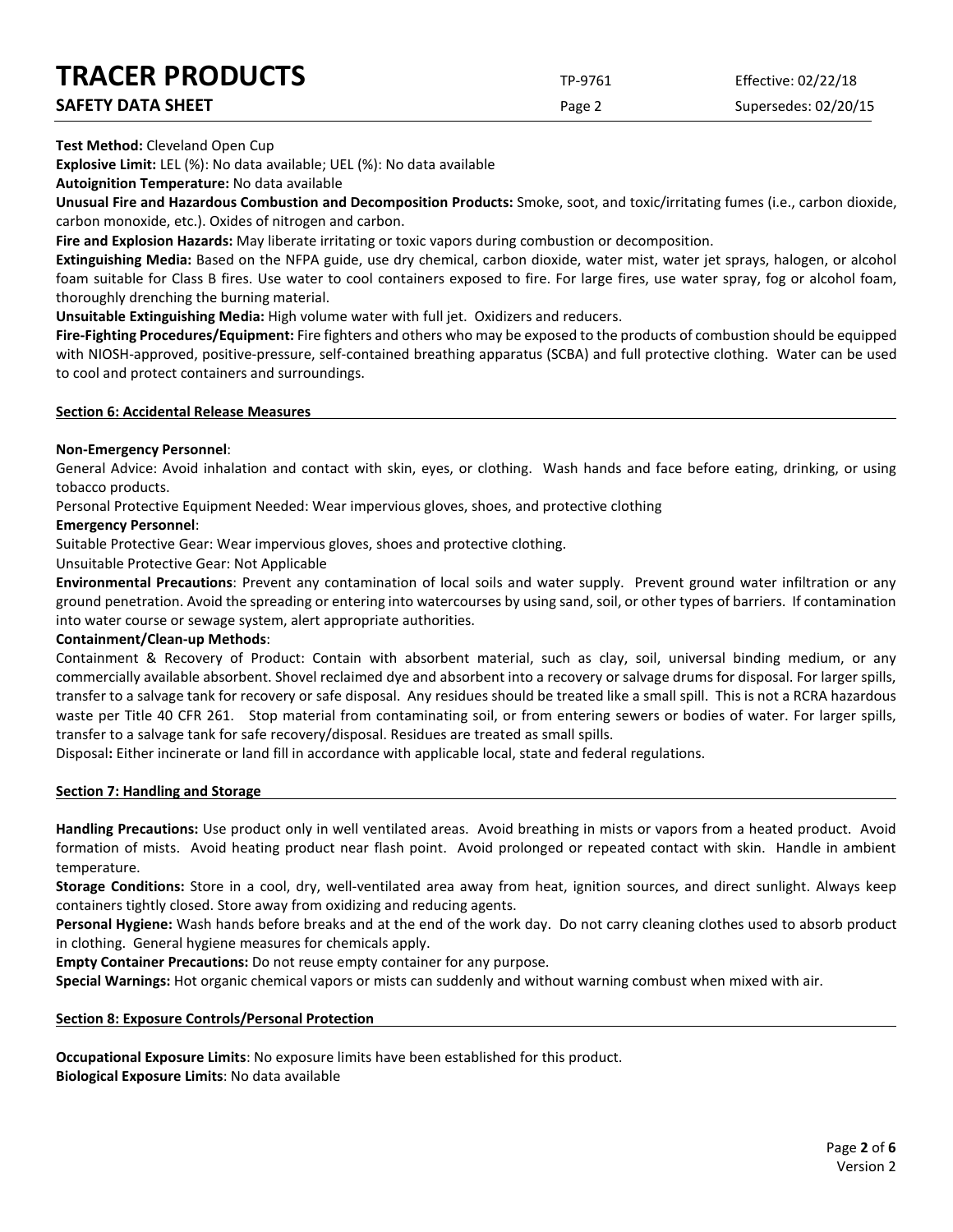| <b>TRACER PRODUCTS</b>   | TP-9761 | Effective: 02/22/18  |
|--------------------------|---------|----------------------|
| <b>SAFETY DATA SHEET</b> | Page 3  | Supersedes: 02/20/15 |

**Engineering Controls/Ventilation**: Maintain airborne concentrations below the established exposure limits by providing adequate ventilation. General (dilution) ventilation should be acceptable. Additional local exhaust ventilation is recommended where dusts, mists or vapors may be released.

**Airborne Oil Mist Exposure Limits:** Polyalkylene Glycol ACGIH TLV:  $5mg/m<sup>3</sup>$ , 8 hr. ACGIH STEL:  $10$ mg/m<sup>3</sup>

OSHA PEL:  $mg/m<sup>3</sup>$ , 8 hr.

# **Personal Protective Equipment**:

Respiratory Protection: Avoid breathing vapor and/or mist. If occupational exposure limits are exceeded wear NIOSH/OSHA approved equipment. Use a respiratory protection fitted with a combination filter A-P3 for short term use. High airborne concentrations may necessitate the use of self-contained breathing apparatus (SCBA) or a supplied air respirator. Respiratory protection programs must be in compliance with 29 CFR 1910.134.

Skin Protection: Wear protective clothing and appropriate impervious gloves.

Eye Protection: Wear safety goggles with peripheral coverage approved to EU Standard EN 166, AS/NZS 1337. An eye wash facility should be readily available.

Hand Protection: When in contact with material, be sure to use proper gloves approved to standards (Europe: EN 374, U.S.: F739, & AS/NZS: 2161). Gloves made from neoprene, nitrile or butyl rubber may provide suitable chemical protection.

Hygiene Measures: Wash thoroughly after handling, especially before eating, drinking, smoking, or using restroom facilities.

# **Section 9: Physical and Chemical Properties**

**Physical State**: Liquid **Appearance**: Clear **Odor**: Mild **Odor Threshold**: No data available **pH**: no data available **Melting Point**: No data available **Freezing Point**: No data available **Initial Boiling Point**: Decomposes before boiling **Boiling Range**: No data available **Flash Point (COC)**: 490°F (254°C) **Evaporative Rate**: No data available **Solid Flammability**: No data available **Gas Flammability**: No data available **Upper Explosive Limit**: No data available **Lower Explosive Limit**: No data available **Vapor Pressure 68**° **F (20**° **C)**: <0.01 mmHg@20°C **Vapor Density (Air=1)**: No data available **Relative Density**: 1 **Solubility in Water**: Insoluble **Partition Coefficient: n-octanol/water**: No data available **Auto-ignition Temperature**: No data available **Decomposition Temperature**: No data available **Viscosity at 40°C: 46 Viscosity at 100°C**: No data available **Percent Volatile by Volume (%)**: 0 **Evaporation Rate (Butyl Acetate=1)**: < 0.01 **Volatile Organic Content (VOC) Component**: None

**Note:** The physical data presented above are typical values and should not be construed as a specification.

**Section 10: Stability and Reactivity**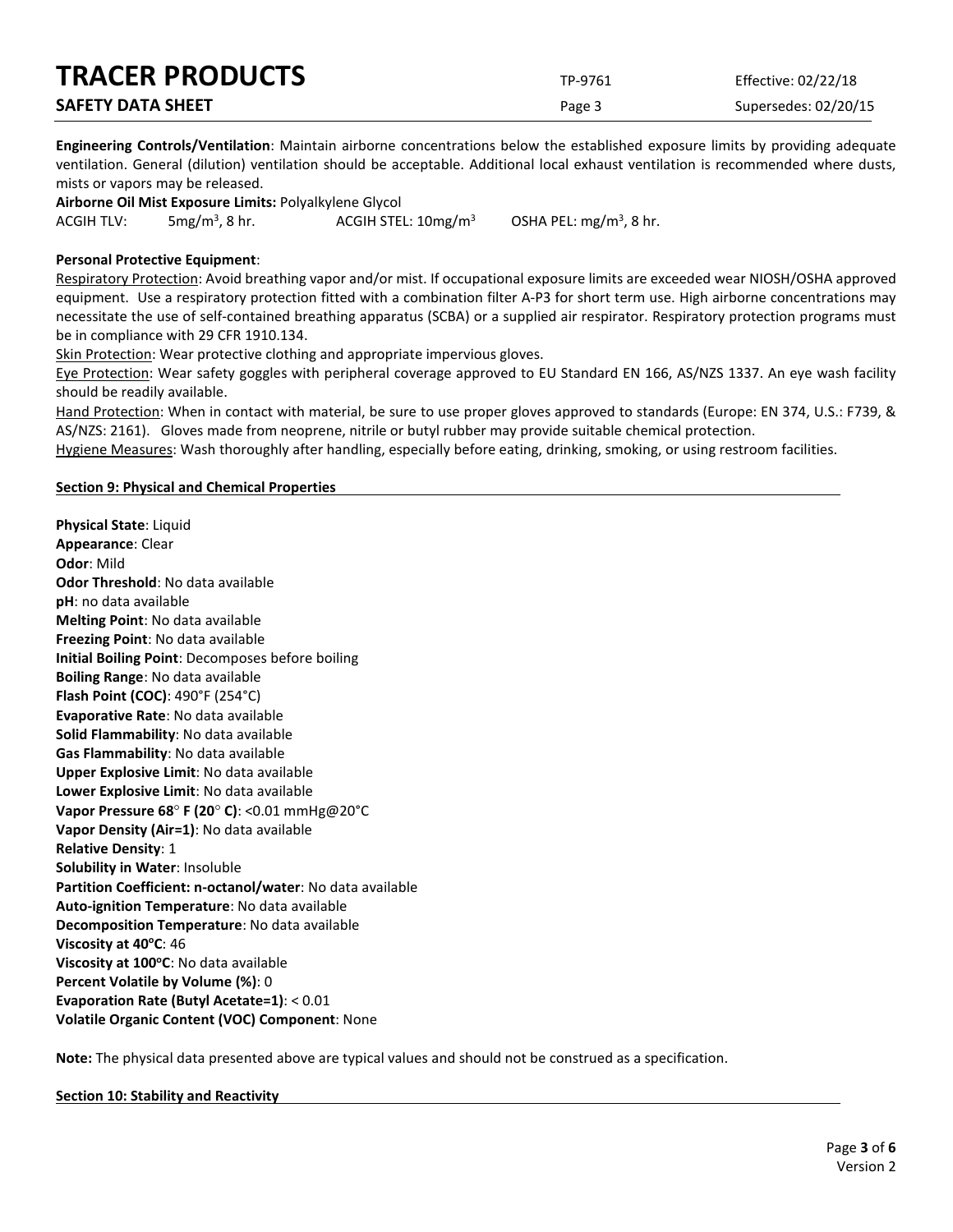| <b>TRACER PRODUCTS</b> | TP-9761 | Effective: 02/22/18  |
|------------------------|---------|----------------------|
| SAFETY DATA SHEET      | Page 4  | Supersedes: 02/20/15 |

**Reactivity**: This product is non-reactive under ambient conditions

Stability: Stable under normal conditions of use. Can decompose slowly with localized heating over 300°C

**Conditions to Avoid**: High temperatures & a source of ignition. Toxic fumes may be released if product is heated above decomposition point.

**Incompatible Materials**: Strong Acids, Strong oxidizing agents, and Reducing agents

Hazardous Decomposition Products: In the event of combustion, CO and CO<sub>2</sub> will be formed.

**Hazardous Polymerization**: Will not occur

#### **Section 11: Toxicological Information**

|                                 |        | <b>Polyalkylene Glycol</b> |
|---------------------------------|--------|----------------------------|
| Oral LD <sub>50</sub> mg/kg     | Rat    | >3815                      |
| Dermal LD <sub>50</sub> mg/kg   | Rabbit | >2,000                     |
| Inhalation LC <sub>50</sub> ppm | Rat    | No data available          |
| Eye Irritation                  | Rabbit | Mild Irritant              |
| Skin Irritation                 | Rabbit | Mild Irritant              |

#### **Carcinogenicity**:

| Carcinogenicity     | ACGIH IARC NTP OSHA |    |    |    |
|---------------------|---------------------|----|----|----|
| Polyalkylene Glycol | No.                 | N٥ | NΩ | N٥ |

Summary Comments: According to ACGIH, IARC, NTP, and OSHA, the polyalkylene glycol is not considered to be a hazardous carcinogen to humans.

**Reproductive Toxicity**: Not considered a reproductive toxin to humans

**STOT-single exposure**: No data available

**STOT-repeated exposure:**

|                    |     | Polyalkylene Glycol |
|--------------------|-----|---------------------|
| Oral mg/kg         | Rat | >1000               |
| Dermal mg/kg       | Rat | No data available   |
| Inhalation mg/l/4h | Rat | No data available   |

#### **Aspiration Hazard:** No

**Likely Routes of Exposure**: Eyes, skin and respiratory tract **Symptoms**: Eye Contact: May cause mild irritation

Skin Contact: May cause mild irritation

Inhalation: May cause mild respiratory irritation Ingestion: May cause gastrointestinal irritation

# **Section 12: Ecological Information**

#### **Toxicity**:

|                                        | <b>PAG Oil</b> |
|----------------------------------------|----------------|
| Fish $LL_{50}$ 96hr mg/l               | >100           |
| Crustacean LL <sub>50</sub> 96hr. mg/l | >100           |
| Algae <b>NOEL</b> 72hr. mg/l           | >93.7          |

**Persistence & Degradability**: Readily biodegradable **Bioaccumulation Potential**: No data available **Mobility in Soil**: No data available **Behavior in Sewage Plants:** No data available **PBT vPvB:** This substance is not a PBT vPvB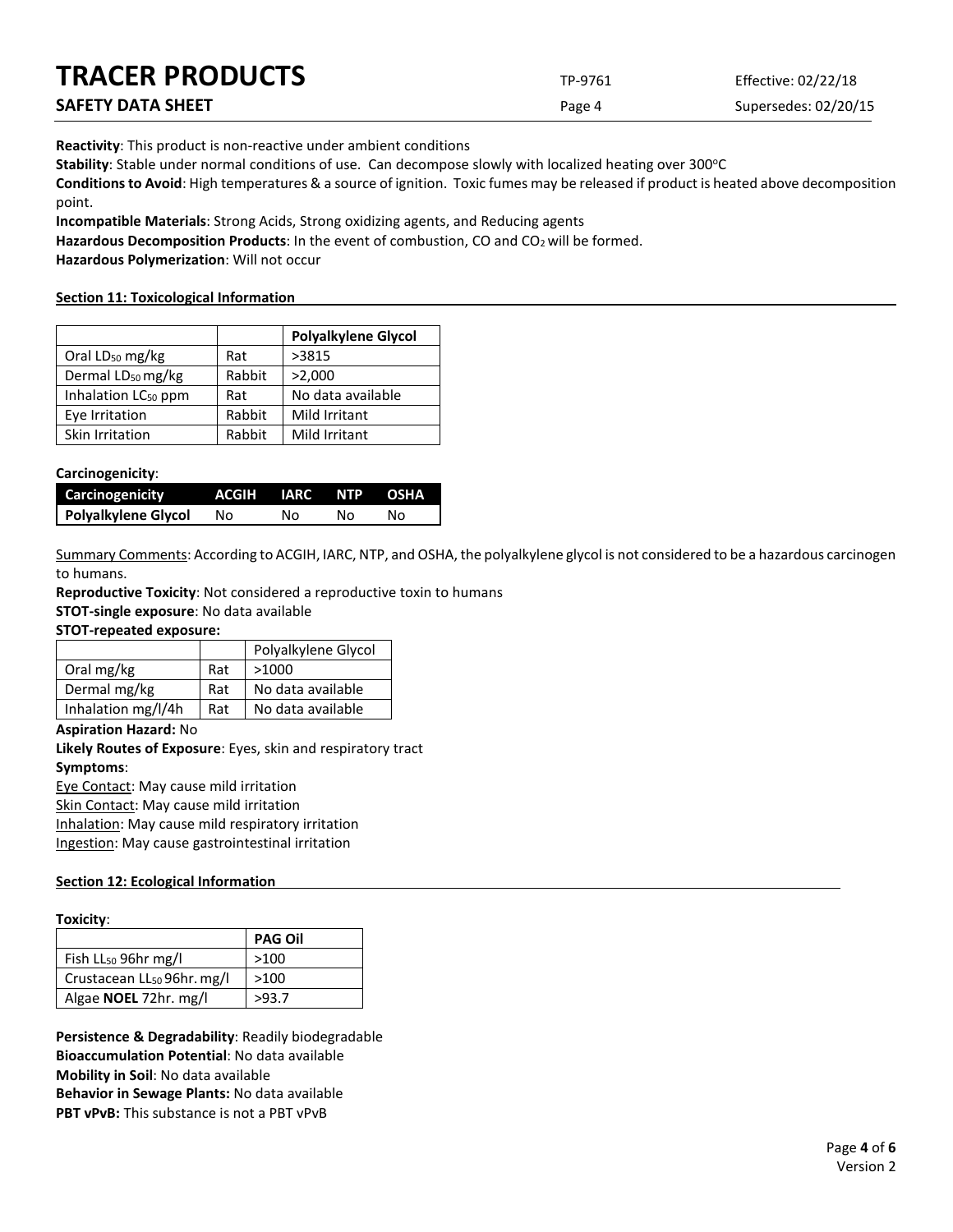| <b>TRACER PRODUCTS</b>   | TP-9761 | Effective: 02/22/18  |
|--------------------------|---------|----------------------|
| <b>SAFETY DATA SHEET</b> | Page 5  | Supersedes: 02/20/15 |

#### **Section 12: Ecological Information**

**Toxicity**: No data available **Persistence & Degradability**: No data available **Bioaccumulation Potential**: No data available **Mobility in Soil**: No data available **Behavior in Sewage Plants:** No data available

#### **Section 13: Disposal Considerations**

**General Statements:** Federal regulations may apply to empty container. State and/or local regulations may be different.

**Disposal:** Recover or recycle if possible, otherwise, dispose of in accordance with all local, state, and federal regulations. Sewage disposal is discouraged

**Special Instructions:** Be sure to contact the appropriate government environmental agencies if further guidance is required. Do not remove labels from container until container is cleaned properly. Containers can be reused or disposed of by landfill or incineration if appropriate to local law. Water with cleaning agents is required **Hazardous Waste Number:** Not a RCRA hazardous waste

#### **Section 14: Transport Information**

**General Comments**: This product is not classed as hazardous or regulated for transport under 49 CFR, IATA/ICAO, or IMDG **49 CFR: DOT Shipping Name:** Not Regulated **DOT Label:** Not Applicable **DOT Identification No.:** Not Applicable; Nonregulated shipments by air under 49 CFR, IATA/ICAO AND IMO **Transport by Road/Rail (ADR/RID): UN Proper Shipping Name:** Not Applicable **Transport Hazard Class:** Not Applicable **Packing Group:** Not Applicable **Classification Code:** Not Applicable **LQ (ADR 2013):** Not Applicable **LQ (ADR 2009):** Not Applicable **Environmental Hazard:** Not Applicable **Tunnel Restriction Code:** Not Applicable **Transport by Sea (IMDG): UN Proper Shipping Name:** Not Applicable **Transport Hazard Class:** Not Applicable **Packing Group:** Not Applicable **Marine Pollutant:** Not Applicable **Environmental Hazard:** Not Applicable **Transport by Air (IATA): UN Shipping Name**: Not Applicable **Transport Hazard Class**: Not Applicable **Packing Group Number**: Not Applicable **Environmental Hazards**: Not Applicable **Special Precautions for User:** Unless otherwise specified, general measures for safe transport must be followed **Transport in Bulk:** Non-dangerous material according to transport regulations

**Section 15: Regulatory Information**

**Inventory Status:**